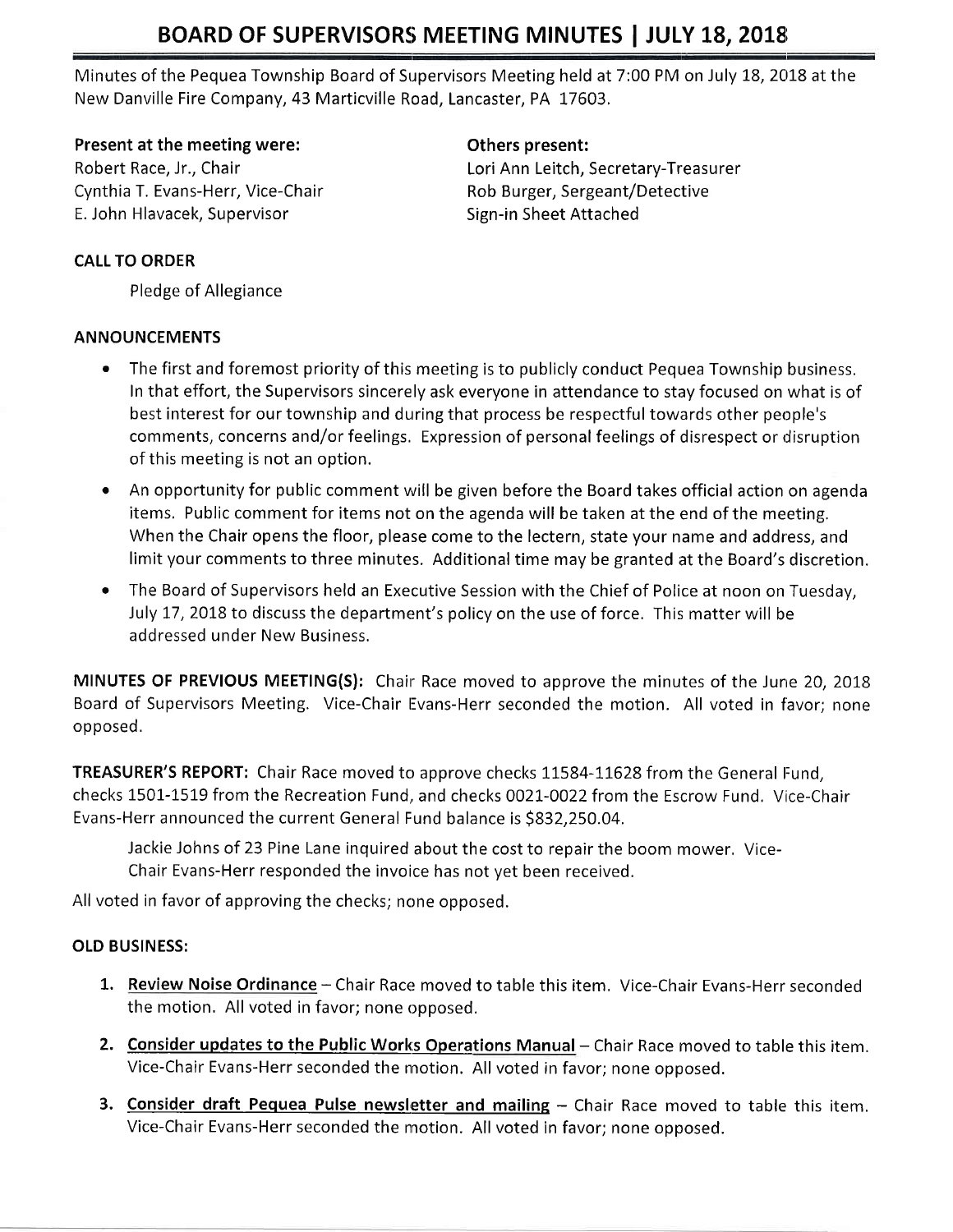- 4. Consider revisions to draft Personnel Policy Vice-Chair Evans-Herr moved to take no action on Old Business item #4 and take up the matter under New Business item #4. Chair Race seconded the motion, All voted in favor; none opposed.
- 5. Consider improvements to Sprecher Road Vice-Chair Evans-Herr moved to take no action on Old Business item #5 and address the matter as a stormwater concern, Supervisor Hlavacek seconded the motion. All voted in favor; none opposed.
- 6. Consider Summerfield street dedication Chair Race moved to table this item. Vice-Chair Evans-Herr seconded the motion,

Tom Haas of 2194 New Danville Pike inquired about the repeated tabling of this item. Vice-Chair Evans-Herr replied the developer and homeowners association requested postponement. lt will be addressed in August.

All voted in favor of tabling Old Business #6; none opposed.

7. Consider disbursement of Fire Company Contributions - Vice-Chair Evans-Herr moved to approve the disbursement of \$40,527.00 to the New Danville Fire Company and \$20,473.00 to the West Willow Fire Company on Wednesday, July 25, 2018. Chair Race seconded the motion. Supervisor Hlavacek questioned the calculation for the period West Willow was out of service.

> Ken Stauffer, President of the New Danville Fire Company, stated the fire companies agreed on the amounts.

All voted in favor of the disbursement of the fire company contributions; none opposed.

- 8. Discuss Hanover Engineering analysis of Herrville Rd Chair Race moved to table this item. Vice-Chair Evans-Herr seconded the motion. All voted in favor; none opposed.
- 9. Consider advertising and hiring seasonal part-time Public Works employees for Silver Mine Park - Chair Race moved to table this item. Vice-Chair Evans-Herr seconded the motion. All voted in favor; none opposed.

Southern Regional Police Department - Sergeant/Detective Rob Burger delivered the police report for the month of June. Vice-Chair Evans-Herr commented on the increased state funding for Aggressive Driving waves.

> Rob Reidenbach of 330 Pleasant View Drive asked for a list of officers who have left the employment of the Southern Regional Police Department this year. Sergeant Burger referred him to the Chief of police.

#### NEW BUSINESS:

- 1. Consider authorizing a Letter of Credit reduction for Summerfield Chair Race moved to accept the Township Engineer's recommendation to reduce the Letter of Credit of Nathan and lynare Pipitone for the Summerfield development by 5250,680,52 and establish a new amount equal to 5215,078.67. Vice-Chair Evans-Herr seconded the motion. All voted in favor; none opposed.
- 2. Discuss Cobblestone Stormwater Evaluation Chair Race, serving in his capacity as the Road Liaison, inspected the site of the stormwater concern on Cobblestone Drive with the Township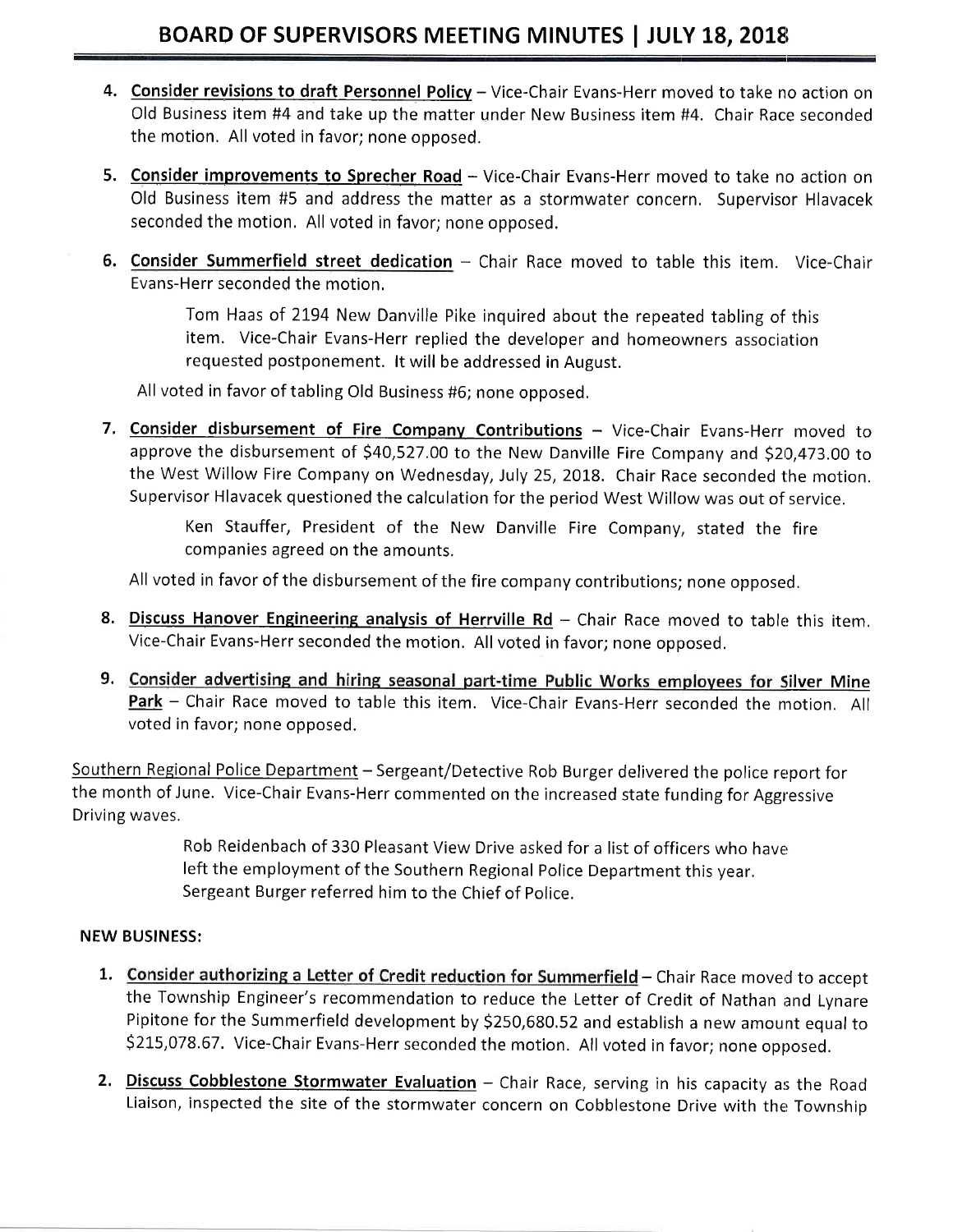Engineer prior to the meeting. Chair Race moved to waive permit fees for the property owners of Cobblestone Drive to mitigate their stormwater issues, Motion died due to lack of a seconc,

Dominic Bernard of 14 Cobblestone Drive would like the Township Engineer to design a plan to manage the stormwater. Vice-Chair Evans-Herr informed him the role of the Township Engineer is to review plans submitted by the property owner.

Keith Haun of 16 Cobblestone Drive asked the Supervisors to provide more assistance than only waiving permit fees. Vice-Chair Evans-Herr explained the Township does not want to set a precedent,

Ms. Johns wants the Supervisors to direct the Township Engineer to prepare the plan. Supervisor Hlavacek reiterated the Township Engineer's function is to review the plans drafted by an engineer representing the property owner.

Following a lengthy discussion, Chair Race moved to authorize Vice-Chair Evans-Herr and Supervisor Hlavacek to meet with the Township Engineer at the site of the stormwater concern on Cobblestone Drive. Vice-Chair Evans-Herr seconded the motion. All voted in favor; none opposed,

- 3. Discuss Herrville Road Vacation Vice-Chair Evans-Herr moved to vacate Herrville Road at the right-of-way of the Shiprock Road intersection. Chair Race seconded the motion, Supervisor Hlavacek expressed concern about snow plowing. Chair Race and Vice-Chair Evans-Herr voted in favor of vacating Herrville Road at the intersection of Shiprock Road; Supervisor Hlavacek voted nay,
- 4. Consider engagement letter to write a new Employee Personnel Policy Chair Race moved to approve the McNees Wallace & Nurick LLC engagement letter to review a draft of the Employee Personnel Policy for a cost not to exceed nine hundred fifty dollars (\$950.00) and further moved to hold an Executive Session on August 7, 2018 at 10:00 AM for the Board of Supervisors to discuss revisions to the policy. Vice-Chair Evans-Herr seconded the motion. All voted in favor; none opposed,
- 5. Consider disbursement of West Willow Fire Company refund Chair Race moved to disburse the six thousand two hundred sixty-seven dollars and twelve cents (\$6,267.12) refunded to the Township from the West Willow Fire Company for their period out of service in 2OI7 to the New Danville Fire Company on Wednesday, July 25, 2018. Vice-Chair Evans-Herr seconded the motion. All voted in favor; none opposed.
- 6. Consider authorizing National Night Out event at West Willow Fire Company Chair Race moved to approve the National Night Out event at the West Willow Fire Company. Vice-Chair Evans-Herr seconded the motion, All voted in favor; none opposed.

Chair Race moved to add an agenda item to consider authorizing the West Willow Fire police ro assist the Lancaster County CB Club at their event on Saturday, July 21, 2018. Vice-Chair Evans-Herr seconded the motion, All voted in favor of adding the item to the agenda; none opposed.

Consider authorizing West Willow Fire Police assistance at the Lancaster County CB Club event -Chair Race moved to authorize the West Willow Fire Police to assist the Lancaster County CB Club at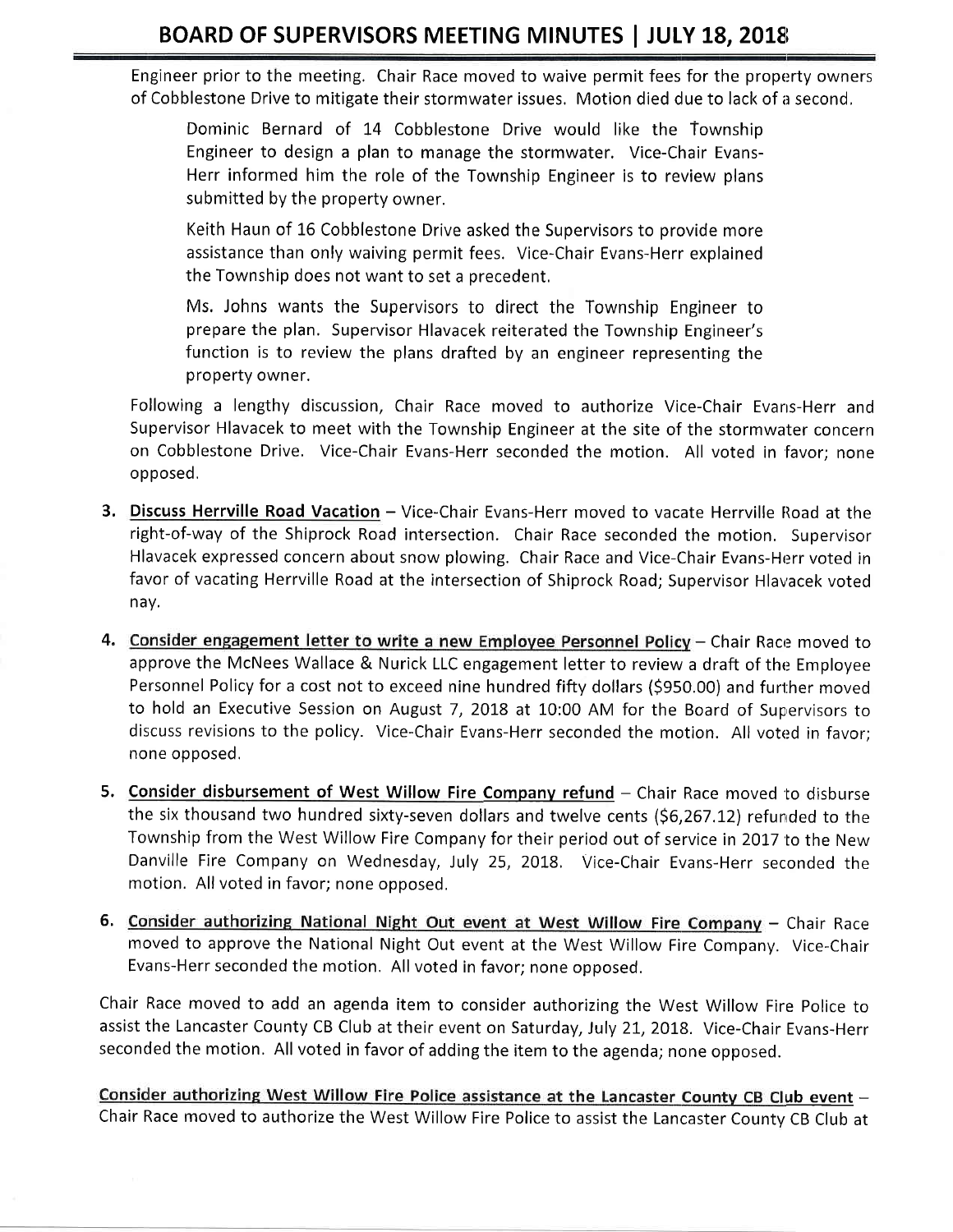## BOARD OF SUPERVISORS MEETING MINUTES | JULY 18, 2018

their event on Saturday, July 21, 2018. Vice-Chair Evans-Herr seconded the motion. All voted in favor; none opposed,

- 7. Consider Joint Resolution to change authorized signatories on Southern Regional Police Commission account - Supervisor Hlavacek moved to take no action on this item. Motion died due to lack of a second. Vice-Chair Evans-Herr asserted her name will be removed from the account, Supervisor Hlavacek moved to adopt Resolution 486-2018 designating Chair Robert Race, Jr. as an authorized signer on the Southern Regional Police Commission account replacing Vice-Chair Cynthia Evans-Herr. Chair Race seconded the motion. All voted in favor; none opposed.
- 8. Consider validating or changing the current Police Department use of Taser policy An Executive Session was held on Tuesday, July 17,20IB for the Supervisors to review the Use of Force Policy with the Chief of Police. A minor change was made. Vice-Chair Evans-Herr moved to approve the revised Southern Regional Police Department's Use of Force Policy, Chair Race seconded the motion. All voted in favor; none opposed.
- 9. Discuss purchase of bicycle uniform attire for Certified Officer Supervisor Hlavacek moved to take no action on this item. Motion died due to lack of a second. Chair Race moved to authorize the purchase of bicycle uniform attire for the certified officer. Vice-Chair Evans-Herr seconded the motion.

Ms. iohns asked if the Friends of the Force could coverthe cost. Supervisor Hlavacek said his reservation is not about the money. He would prefer the officers patrol from their well-equipped vehicles,

Chair Race and Vice-Chair Evans-Herr voted in favor of purchasing bicycle uniform attire; Supervisor Hlavacek voted nay.

- 10. Consider Police Officers' use of golf cart to patrol Silver Mine Park Supervisor Hlavacek moved to take no action on this item. He restated his preference to have officers patrol from their wellequipped vehicles, Motion died due to lack of a second, Chair Race moved to authorize the officers to use the golf cart to patrol Silver Mine Park at their discretion, Vice-Chair Evans-Herr seconded the motion. Chair Race and Vice-Chair Evans-Herr voted in favor; Supervisor Hlavacek voted nay.
- 11. Consider communication devices for Silver Mine Park Vice-Chair Evans-Herr suggested transferring the radio that is currently in the possession of the Road Crew to the Park employees, Supervisor Hlavacek moved to take no action on this item. Motion died due to lack of a second, Sergeant Burger offered to transfer the extra radio in the police department to the park.

Don Purdum of 129 Marticville Road requested clarification about the radio. Vice-Chair Evans-Herr explained it is a hand-held device programmed to communicate with other Pequea Township employees and volunteers.

Jason Topper, chief of the west willow Fire company, and Brad shenk, Chief of the New Danville Fire Company, recommended the Board require the Road Crew to carry their radio in case of an emergency.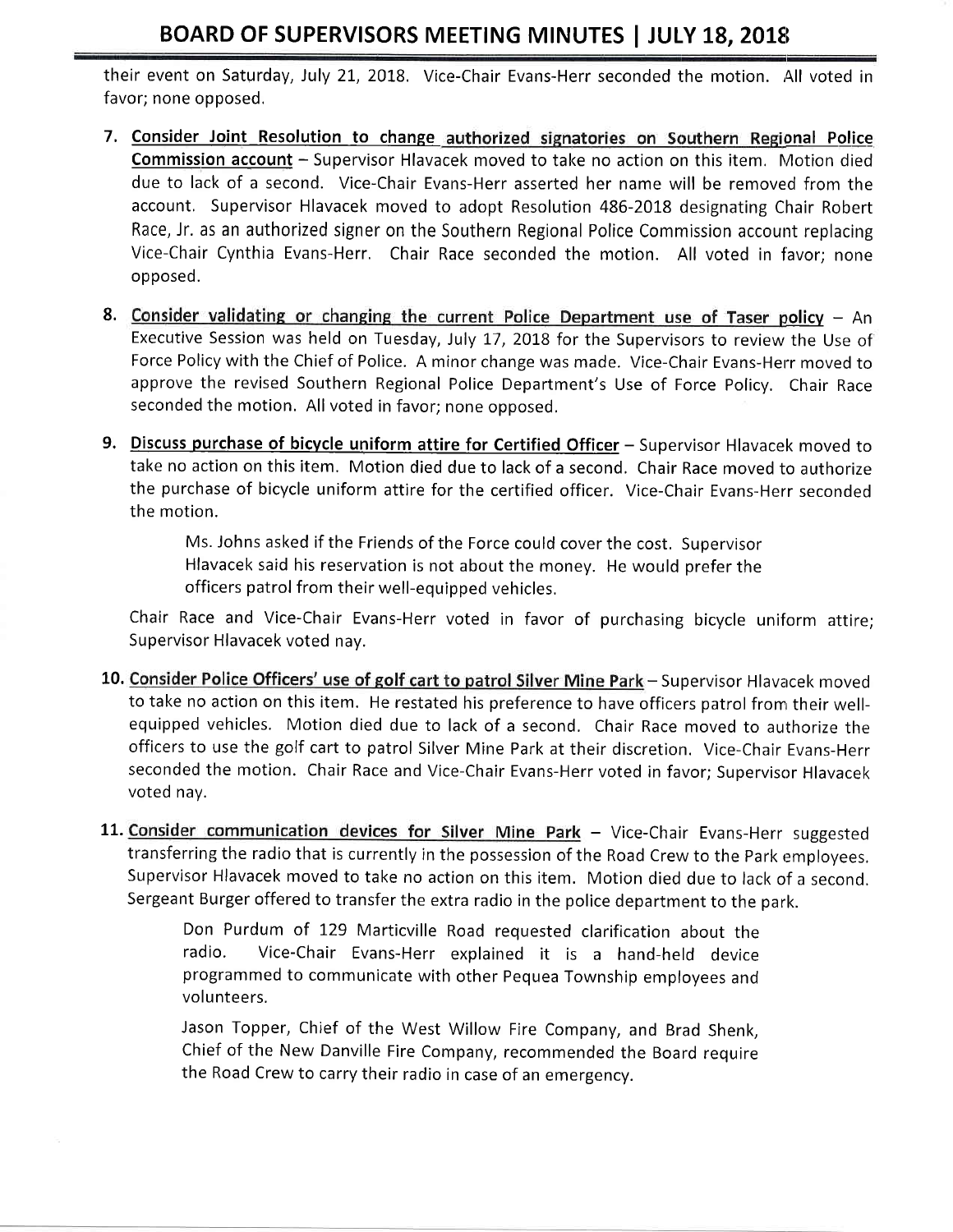Scott Edwards of 98 Baumgardner Road asked where the radio would be stored at the park. Vice-Chair Evans-Herr replied it would be stored in the barn.

Chair Race moved to issue the extra radio from the Police Department to the Park employees and direct the Road Crew to carry their radio. Vice-Chair Evans-Herr seconded the motion. Chair Race and Vice-Chair Evans-Herr voted in favor; Supervisor Hlavacek voted nay.

- 12. Consider authorizing a Walk-a-Thon by Apostolic House of Praise Homeless Ministry in Silver Mine Park to benefit the homeless - Chair Race moved to approve Tom Haddad's request on behalf of the Apostolic House of Praise Homeless Ministry to hold a Walk-a-Thon at Silver Mine Park on September 8, 2018 from 9AM to noon. Supervisor Hlavacek seconded the motion. All voted in favor; none opposed.
- 13. Consider authorizing Eagle Scout project in Silver Mine Park Chair Race moved to authorize William Fry to perform an Eagle Scout project in Silver Mine Park. Vice-Chair Evans-Herr seconded the motion. All voted in favor; none opposed,
- 14. Consider Atlantic Sunrise grant application for repairs to the Silver Mine with matching funds from the Recreation Fund - Vice-Chair Evans-Herr, who also serves as the Secretary on the Park and Recreation Board, elaborated on their plans to raise funds to repair the silver mine in the park. Supervisor Hlavacek voiced his concern about the budget. Chair Race is worried about the liability,

Mr, Haas asked when the Township decided to get into the tourism business. Chair Race replied the Board has not yet voted on opening the mine. Mr. Haas referenced an article in the Lancaster newspaper.

Tim Weaver, Chair of the Park and Recreation Board, feels it is important to preserve the historical asset and proposed charging a fee for tours by appointment.

Mr. Reidenbach encouraged the Supervisors to be good stewards of the developer fees in lieu of parkland because they will dry up.

Chief Shenk requested information about the dimensions of the mine in case a rescue would be necessary.

Darren Huegel of 74 Silver Mine Road does not want more expense, and he urged the Board to consider the undesirable ramifications such as increased traffic.

Timothy Gilbert of 356 Baumgardner Road believes opening the mine will cost well above the thirty thousand dollar estimate.

Supervisor Hlavacek moved to take no action on this item. Chair Race seconded the motion. Chair Race and Supervisor Hlavacek voted in favor of taking no action; Vice-Chair Evans-Herr voted nay,

15. Consider crowdfunding to raise contributions to restore the mine for guided tours - Supervisor Hlavacek moved to take no action on this item. Chair Race seconded the motion. Chair Race and Supervisor Hlavacek voted in favor of taking no action; Vice-Chair Evans-Herr voted nav.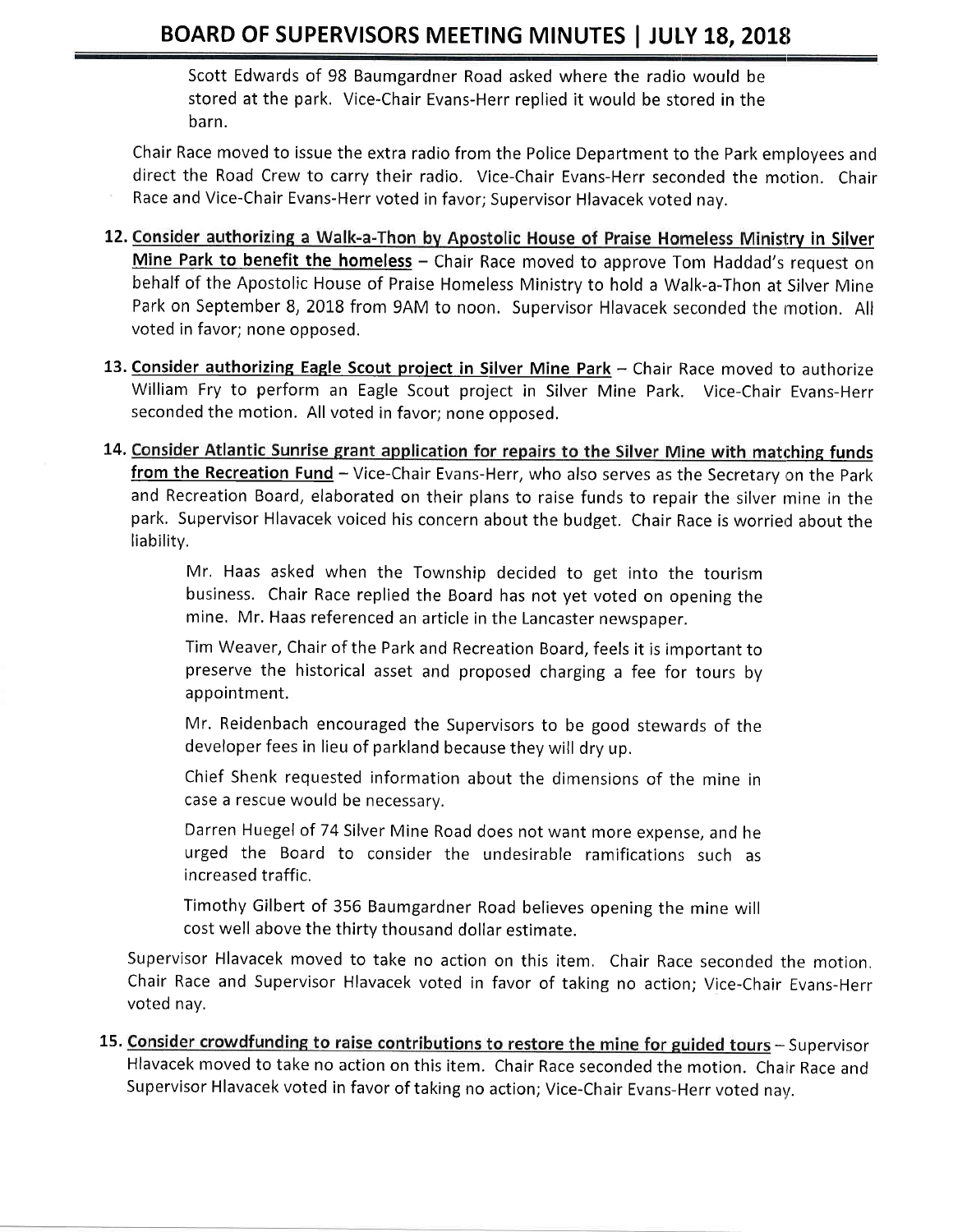#### REPORTS/UPDATES:

Pequea Township Road Crew - Road Liaison's Update on file

Lancaster County Inter-Municipal Committee - Vice-Chair Evans-Herr did not attend the LIMC meeting. Suburban Lancaster Sewer Authority - Vice-Chair Evans-Herr attended the SLSA meeting, but there was nothing significant to report.

Zoning/Code Enforcement Officer - Report on file

The Supervisors briefly discussed the favorable outcome of a condemnation hearing and directed the Secretary to add this item to the next agenda for further consideration,

Pequea Township Zoning Hearing Board - The Zoning Hearing Board will reconvene on August 7, 2018 for further findings on remand of the Court of Common Pleas of Lancaster County to determine whether the variance requested by Thomas Schelling pursuant to Section 1403.11.A.1.b of the Pequea Township Zoning Ordinance for the construction of a structure exceeding maximum building height at the property located within the Agricultural Zoning District at 330 Baumgardner Road, Willow Street, PA 17584 is <sup>a</sup> de minimis variance.

Pequea Township Planning Commission - The Planning Commission meeting was cancelled.

Pequea Township Park and Recreation Board - At their meeting on July 11, 2018, the Park and Recreation Board planned the logistics of the upcoming archery hunt.

#### PUBLIC COMMENTS:

Mr. Edwards requested an update on the non-uniformed employees'petition to unionize. Supervisor Hlavacek informed him the election was held, and the employees voted 6-2 in favor of AFSCME representation.

Mr, Edwards then commented on the legal fees exceeding budget.

Mr, Haas asked for an update on the police audit. Chair Race responded the records have been turned over to the state police. Vice-Chair Evans-Herr stated the matter is not about the former police department; the matter is government corruption.

### ADJOURNMENT

Chair Race adjourned the meeting at 9:42 PM.

Respectfully Submitted,

Pauli

Lori Ann Leitch, Secretary